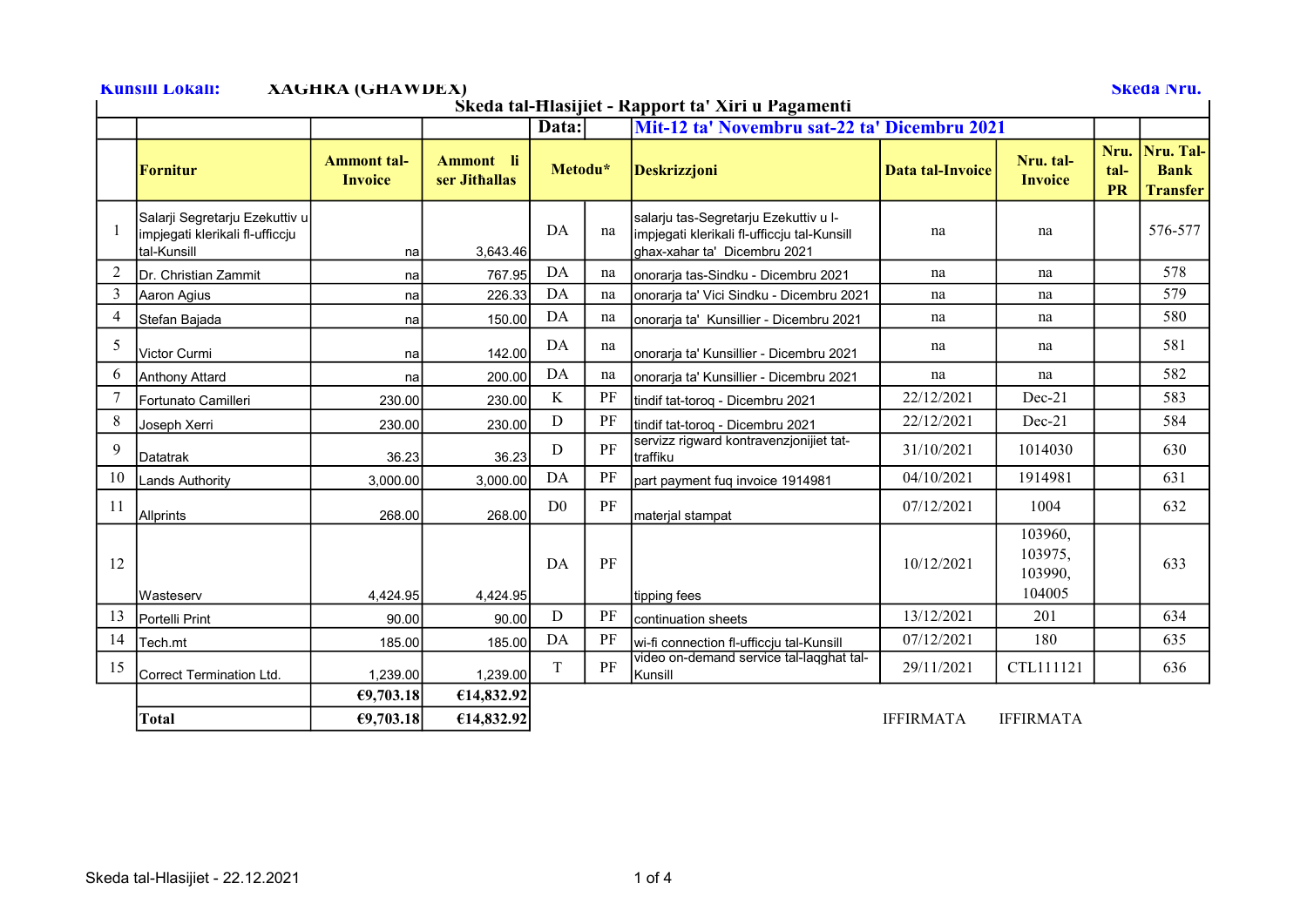|    |                                  | Śkeda tal-Hlasijiet - Rapport ta' Xiri u Pagamenti<br>Mit-12 ta' Novembru sat-22 ta' Dicembru 2021<br>Data: |                            |             |    |                                                                                                    |                         |                             |                            |                                               |
|----|----------------------------------|-------------------------------------------------------------------------------------------------------------|----------------------------|-------------|----|----------------------------------------------------------------------------------------------------|-------------------------|-----------------------------|----------------------------|-----------------------------------------------|
|    | <b>Fornitur</b>                  | <b>Ammont tal-</b><br><b>Invoice</b>                                                                        | Ammont li<br>ser Jithallas | Metodu*     |    | <b>Deskrizzjoni</b>                                                                                | Data tal-Invoice        | Nru. tal-<br><b>Invoice</b> | <b>Nru.</b><br>tal-<br>DD. | <u> Nru. 1 al-</u><br><b>Bank</b><br>Transfor |
| 16 | Transport Malta - Gozo<br>Office | 212.40                                                                                                      | 212.40                     | DA          | PF | Iservizz ta' enforcement officers                                                                  | 02/12/2021              | 1118/2021                   |                            | 637                                           |
|    | Anthony Farrugia                 | 531.00                                                                                                      | 531.00                     | D           | PF | Ievaluator f'diversi tenders                                                                       | 04/12/2021              |                             |                            | 638                                           |
| 18 | Salvu Camilleri & Sons.          | 240.72                                                                                                      | 240.72                     | D           | PF | supply ta' konkrit ghal xoghol tal-Kunsill                                                         | 30/11/2021              | SC0217/21                   |                            | 639                                           |
| 19 | John Agius                       | 500.00                                                                                                      | 500.00                     | D           | PF | kiri ta' equipment ghal attivita' tal-Milied                                                       | 04/12/2021              | 19815 543                   |                            | 640                                           |
| 20 | Awtorita' tal-Ippjanar           | 105.00                                                                                                      | 105.00                     | $\mathbf D$ | PF | development permit fee                                                                             | 03/12/2021              | R163418                     |                            | 641                                           |
| 21 | Galea Curmi Engineering          | 27.49                                                                                                       | 27.49                      | T           | PF | preparazzjoni u sottomissjoni ta'<br>applikazzjoni lill-Enemalta                                   | 24/11/2021              | 12453                       |                            | 642                                           |
| 22 | <b>CWSEF</b>                     | 2,959.83                                                                                                    | 2,959.83                   | DA          | PF | performance bonus lill-haddiema tal-<br>CWSEF assenjati mal-Kunsill                                | 22/11/2021              | 60                          |                            | 643                                           |
| 23 | Perit Johann Camilleri           | 200.00                                                                                                      | 200.00                     | D           | PF | servizzi professjonali ta' Perit                                                                   | 24/11/2021              | XLC/03/2021                 |                            | 644                                           |
| 24 | <b>Bad Boy Cleaning Services</b> | 226.56                                                                                                      | 226.56                     | D           | PF | tindif fl-ufficcju tal-Kunsill - Ottubru 2021                                                      | 31/10/2021              | 88812                       |                            | 645                                           |
| 25 | Raphael Refalo                   | 103.84                                                                                                      | 103.84                     | $\mathbf T$ | PF | <b>Imera</b>                                                                                       | 05/12/2021              | 21-282                      |                            | 646                                           |
| 26 | Galea Curmi Engineering          | 116.98                                                                                                      | 116.98                     | $\mathbf T$ | PF | contract management fee                                                                            | 01/12/2021              | 12511                       |                            | 647                                           |
| 27 | Smart Office Supplies Ltd.       | 82.72                                                                                                       | 82.72                      | D           | PF | stationery                                                                                         | 29/11/2021              | 151423                      |                            | 648                                           |
| 28 | KIP Limited                      | 6,012.36                                                                                                    | 6,012.36                   | $\mathbf T$ | PF | gbir ta' skart organiku - Novembru 2021                                                            | 30/11/2021              | 32672                       |                            | 649                                           |
| 29 | <b>KIP Limited</b>               | 6,012.36                                                                                                    | 6,012.36                   | T           | PF | gbir ta' skart domestiku mhallat -<br>Novembru 2021                                                | 30/11/2021              | 32671                       |                            | 650                                           |
| 30 | Sultech & Co.                    | 772.90                                                                                                      | 772.90                     | T           | PF | tindif bring-in-sites u gbir skart Pjazza<br>Vitorja                                               | 01/12/2021              | G21-18735,<br>G21-18739     |                            | 651                                           |
|    |                                  | €18,104.16                                                                                                  | €18,104.16                 |             |    |                                                                                                    |                         |                             |                            |                                               |
|    | <b>Total</b>                     | €18,104.16                                                                                                  | €18,104.16                 |             |    |                                                                                                    | <b>IFFIRMATA</b>        | <b>IFFIRMATA</b>            |                            |                                               |
|    | <b>Kunsill Lokali:</b>           | <b>XAGHRA (GHAWDEX)</b>                                                                                     |                            |             |    |                                                                                                    |                         |                             |                            | <b>Skeda Nru.</b>                             |
|    |                                  |                                                                                                             |                            | Data:       |    | Skeda tal-Hlasijiet - Rapport ta' Xiri u Pagamenti<br>Mit-12 ta' Novembru sat-22 ta' Dicembru 2021 |                         |                             |                            |                                               |
|    | <b>Fornitur</b>                  | <b>Ammont tal-</b><br><b>Invoice</b>                                                                        | Ammont li<br>ser Jithallas | Metodu*     |    | <b>Deskrizzjoni</b>                                                                                | <b>Data tal-Invoice</b> | Nru. tal-<br><b>Invoice</b> | Nru.<br>tal-<br><b>PR</b>  | Nru. Tal-<br><b>Bank</b><br>Transfer          |

## Skeda tal-Hlasijiet - 22.12.2021 2 of 4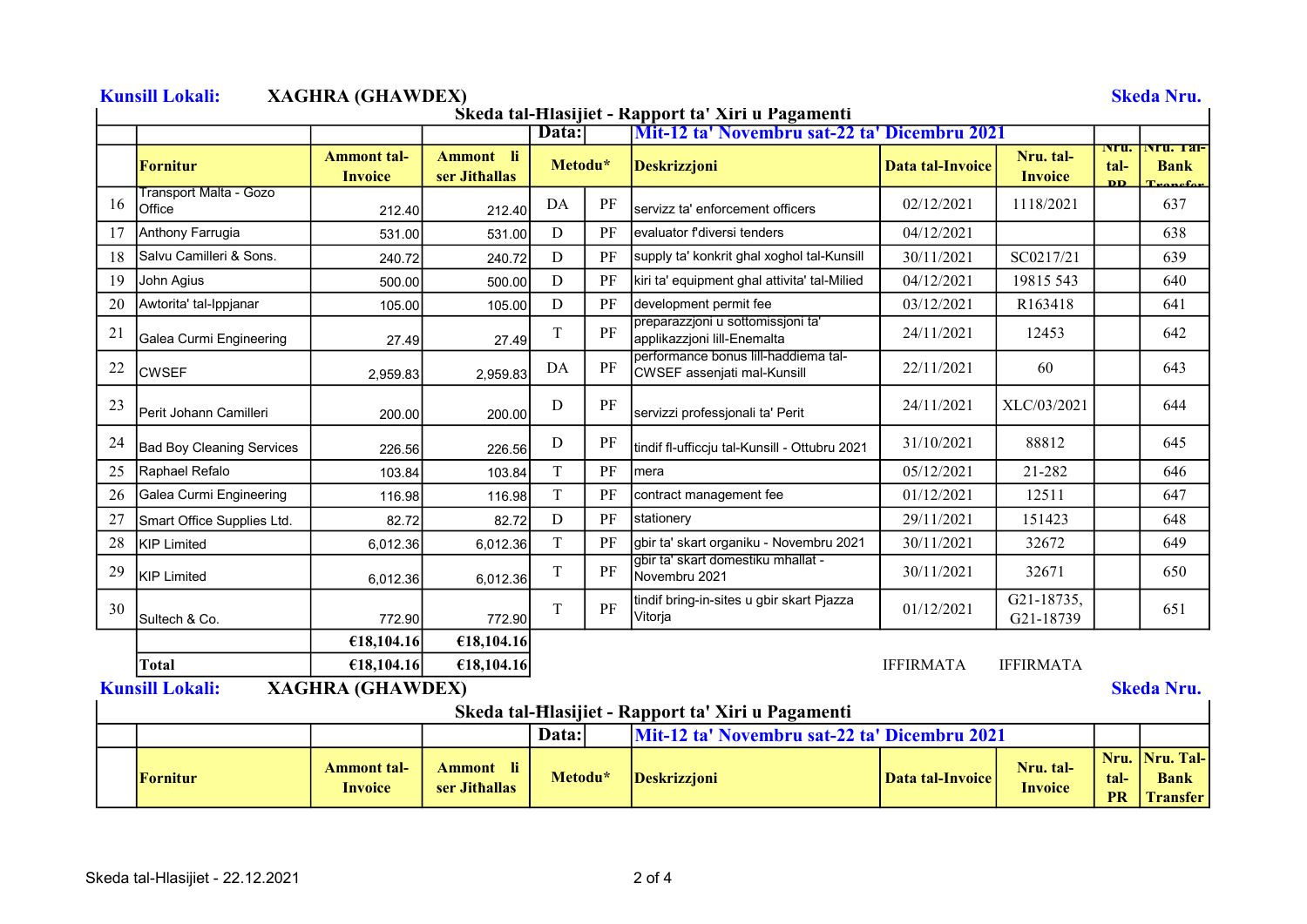| 31 | <b>Compass Group Limited</b>     | 1,217.29                             | 1.217.29                   | D           | PF | poloz tal-assikurazzjoni                                             | 24/11/2021              | P6002430-22                 |                           | 652                                         |
|----|----------------------------------|--------------------------------------|----------------------------|-------------|----|----------------------------------------------------------------------|-------------------------|-----------------------------|---------------------------|---------------------------------------------|
| 32 | <b>Gozo Press</b>                | 125.00                               | 125.00                     | ${\rm D}$   | PF | stampar ta' flyers                                                   | 29/11/2021              | 4707                        |                           | 653                                         |
| 33 | Xaghra Pet Shop                  | 50.00                                | 50.00                      | $\mathbf D$ | PF | zerriegha                                                            | 11/11/2021              | 484                         |                           | 654                                         |
| 34 | Fortunato Camilleri              | 188.80                               | 188.80                     | $\mathbf D$ | PF | xoghol ta' tindif                                                    | 02/12/2021              |                             |                           | 655                                         |
| 35 | J De Bono Printing Press         | 31.50                                | 31.50                      | ${\bf D}$   | PF | stampar ta' stickers                                                 | 15/11/2021              | 19970                       |                           | 656                                         |
| 36 | Wasteserv                        | 257.22                               | 257.22                     | DA          | PF | mizati ghal rimi ta' skart goff                                      | 15/11/2021              | 103694                      |                           | 657                                         |
| 37 | <b>ARMS Limited</b>              | 209.91                               | 209.91                     | DA          | PF | kontijiet tal-elettriku u l-ilma                                     | 26/11/2021              | 33099423,<br>33099425       |                           | 658                                         |
| 38 | Sultech & Co.                    | 17.70                                | 17.70                      | $\mathbf T$ | PF | gabra addizjonali ta' skart                                          | 29/11/2021              | G21-18714                   |                           | 659                                         |
| 39 | <b>Galea Supplies</b>            | 220.80                               | 220.80                     | $\mathbf D$ | PF | boroz tal-iskart                                                     | 26/11/2021              |                             |                           | 660                                         |
| 40 | <b>BCD Graphics Limited</b>      | 73.50                                | 73.50                      | D           | PF | stampar ta' posters ghall-Kuncert tal-<br>Milied                     | 24/11/2021              | 9796                        |                           | 661                                         |
| 41 | <b>Bitmac Limited</b>            | 283.00                               | 283.00                     | $\mathbf D$ | PF | xiri ta' cold asphalt ghal xoghol ta'<br>patching                    | 19/11/2021              | 76538                       |                           | 662                                         |
| 42 | Elizabeth Galea                  | 160.00                               | 160.00                     | D           | PF | kiri ta' trakk u driver ghal delivery ta' cold<br>asphalt minn Malta | 19/11/2021              | 2377, 2378                  |                           | 663                                         |
| 43 | Galea Mini Market                | 112.95                               | 112.95                     | D           | PF | materjal tat-tindif u ilma ghall-ufficcju tal-<br>Kunsill            | 18/11/2021              |                             |                           | 664                                         |
| 44 | Louis Bajada                     | 50.00                                | 50.00                      | $\mathbf D$ | PF | kiri ta' lifter ghal xoghol tal-Kunsill                              | 14/12/2021              |                             |                           | 665                                         |
| 45 | <b>LTLM Limited</b>              | 59.00                                | 59.00                      | D           | PF | kiri ta' mini skip ghal xoghol tal-Kunsill                           | 14/12/2021              | 287-21                      |                           | 666                                         |
|    |                                  | €3,056.67                            | €3,056.67                  |             |    |                                                                      |                         |                             |                           |                                             |
|    | <b>Total</b>                     | €3,056.67                            | €3,056.67                  |             |    |                                                                      | <b>IFFIRMATA</b>        | <b>IFFIRMATA</b>            |                           |                                             |
|    | <b>Kunsill Lokali:</b>           | <b>XAGHRA (GHAWDEX)</b>              |                            |             |    |                                                                      |                         |                             |                           | <b>Skeda Nru.</b>                           |
|    |                                  |                                      |                            |             |    | Skeda tal-Hlasijiet - Rapport ta' Xiri u Pagamenti                   |                         |                             |                           |                                             |
|    |                                  |                                      |                            | Data:       |    | Mit-12 ta' Novembru sat-22 ta' Dicembru 2021                         |                         |                             |                           |                                             |
|    | <b>Fornitur</b>                  | <b>Ammont tal-</b><br><b>Invoice</b> | Ammont li<br>ser Jithallas | Metodu*     |    | <b>Deskrizzjoni</b>                                                  | <b>Data tal-Invoice</b> | Nru. tal-<br><b>Invoice</b> | Nru.<br>tal-<br><b>PR</b> | Nru. Tal-<br><b>Bank</b><br><b>Transfer</b> |
| 46 | <b>Bad Boy Cleaning Services</b> | 283.20                               | 283.20                     | D           | PF | tindif tal-ufficcju amministrattiv -<br>Novembru 2021                | 30/11/2021              | 89047                       |                           | 667                                         |
| 47 | Raphael Refalo                   | 626.58                               | 626.58                     | $\mathbf T$ | PF | diversi sinjali tat-traffiku                                         | 15/12/2021              | 21-290                      |                           | 668                                         |
| 48 | Sultech & Co.                    | 17.70                                | 17.70                      | T           | PF | gbir addizjonali ta' skart                                           | 17/12/2021              | G21-19051                   |                           | 669                                         |
| 49 | Office Group                     | 88.00                                | 88.00                      | $\mathbf D$ | PF | toner ghall-photocopier tal-Kunsill                                  | 20/12/2021              | 34126                       |                           | 670                                         |
| 50 | Peter Borg                       | 170.00                               | 170.00                     | $\mathbf D$ | PF | rimbors ta' spejjez - tyre maqsum                                    | 22/12/2021              |                             |                           | 671                                         |